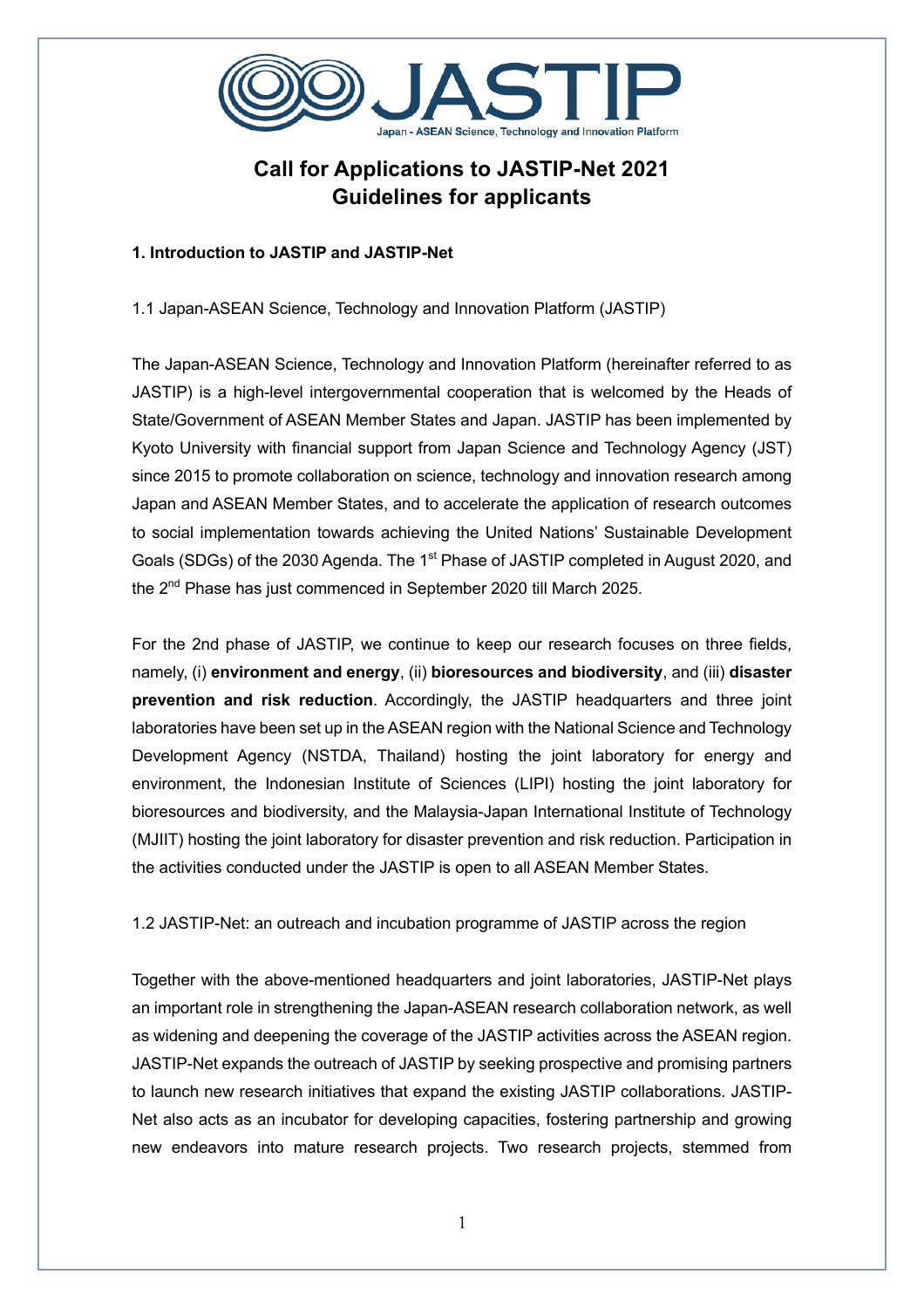JASTIP-Net, have successfully got funded for 3 years by e-ASIA JRP and launched from this April in 2019.

## **2. Research themes for 2021**

Please choose one of the research themes listed below (which is also indicated in the application form). Applicant who is unsure whether the potential theme is in line with one of the following theme, or is cross-cutting (i.e. falls under two or more themes) is encouraged to submit the "first-step" application as early as possible to provide time for the JASTIP Leaders to contact applicants for clarifications and discussion.

## **(1) WP1 Partnership, Networking and Integrated Approach**

(WP Leaders: Prof. Eiji Nawata and Prof. Yasuyuki Kono)

- 1. Initiating new interdisciplinary research collaboration that will contribute to JASTIP goals and compiling a research proposal for other competitive fund.
- 2. Enhancing and Expanding the community for STI coordinators to promote multi-sectoral and multi-disciplinary cooperation in line with JASTIP goals.
- 3. Facilitating dialogues between scientists/researchers and policy makers to share and embed scientific findings into the SDGs strategy formation at the national and regional goals.

# **(2) WP2: Energy and Environment Joint Laboratory**

(Leaders: Prof. Hideaki Ohgaki and Prof. Keiichi Ishihara)

1. Implementation Study of Renewable Energy in South East Asia

#### **(3) WP3: Bioresources and Biodiversity Joint Laboratory**

(Leaders: Prof. Mamoru Kanzaki, Prof. Takashi Watanabe and Prof. Hiroshi Kamitakahara)

1. Studies on Bioresources and biodiversity in the ASEAN region, preferably the collaborative research of ASEAN and Japan and among ASEAN countries.

#### **(4) WP4: Disaster Prevention and Risk Reduction Joint Laboratory**

(Leaders: Prof. Tetsuya Sumi, Prof. Kaoru Takara and Assoc Prof. Takahiro Sayama)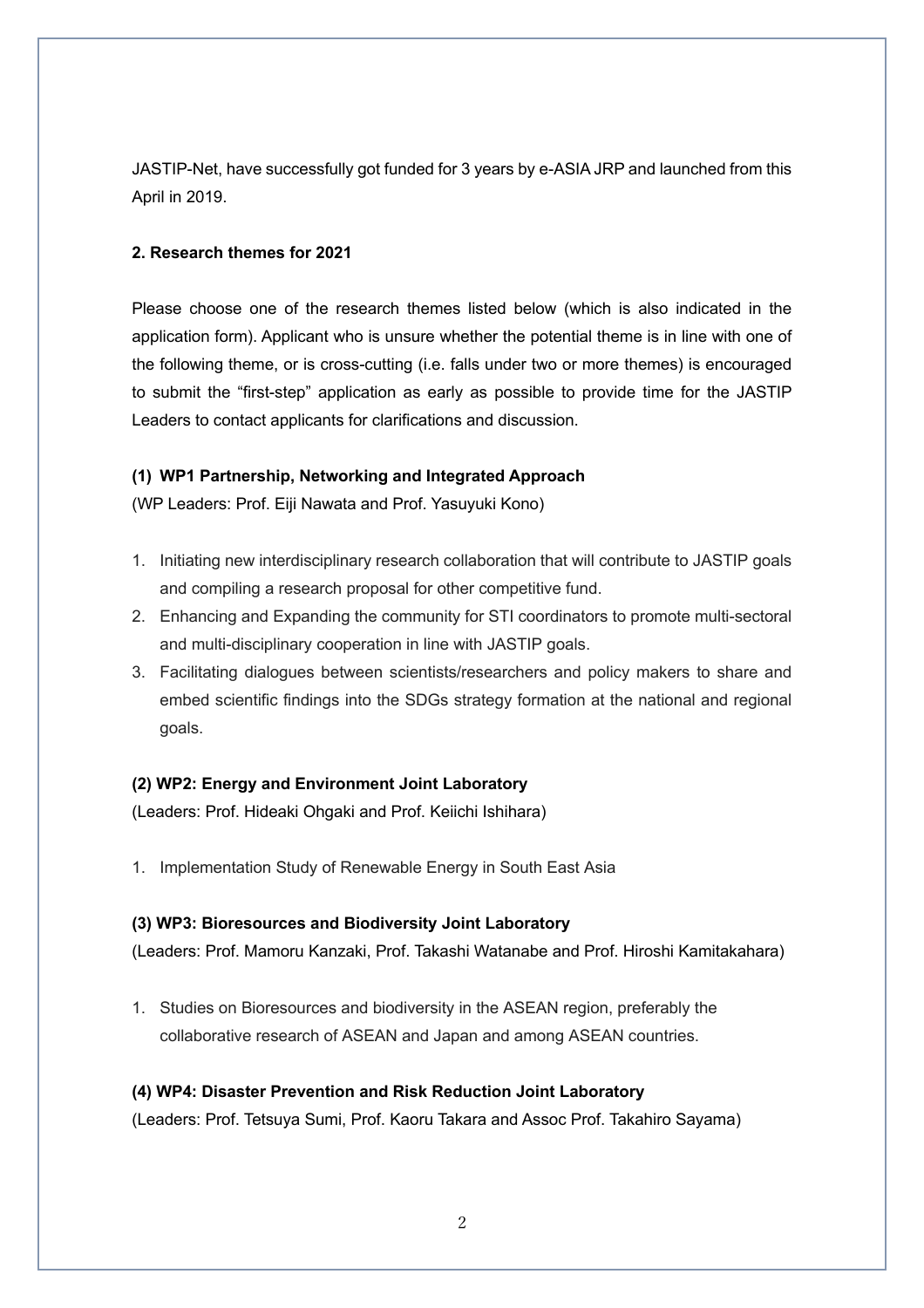- 1. How to cope with trans-boundary disasters in the ASEAN region such as tsunami, flood, drought and haze.
- 2. Follow up and strengthen existing partnership and collaboration conducted in the  $1<sup>st</sup>$ Phase.
- 3. Regional workshops on the specific issues or regional dialogues and forums to exchange views, learn best practice and share the solutions.
- 4. Exchange of researchers particularly young or early career to promote partnership among ASEAN institutions.

Proposals that consider following aspects and approaches would be given priorities;

- Emphasis on potential linkages for achieving the SDGs at the local/national level.
- Practical research, pilot implementation and societal impacts.
- Proposal jointly developed by researchers from two or more countries.
- Proposal jointly developed with JASTIP Joint Laboratories.
- Application by young and female researchers.

## **3. Eligibility of applicant(s)**

Applicants must fall under the following categories:

- a. Researchers and/or practitioners who are resident in Japan or the ASEAN Member **States**
- b. Researchers and/or practitioners belonging to organizations such as universities, educational/research institutions, private sectors and governmental agencies.
- \* Applications can be submitted by an individual or by a team of individuals.

#### **4. Two-step application procedures for JASTIP-Net 2021**

#### 4.1 **[Important]** Two-Step Application procedure

The two-step application procedure is applied for JASTIP-Net 2021 to proactively address capacity development on the project preparation/formulation. This year's application form has three parts, Part A, B and C; Part A and Part C is required to be filled in and submitted by **5 February 2021** and the complete application (consisting of Part A and B) is required to be submitted by **26 February 2021**. Upon receipt of the first submission of Part A, JASTIP leaders may initiate consultations with applicants as necessary to improve and to finalize the full proposal as appropriate for the second submission. Accordingly, some applicants may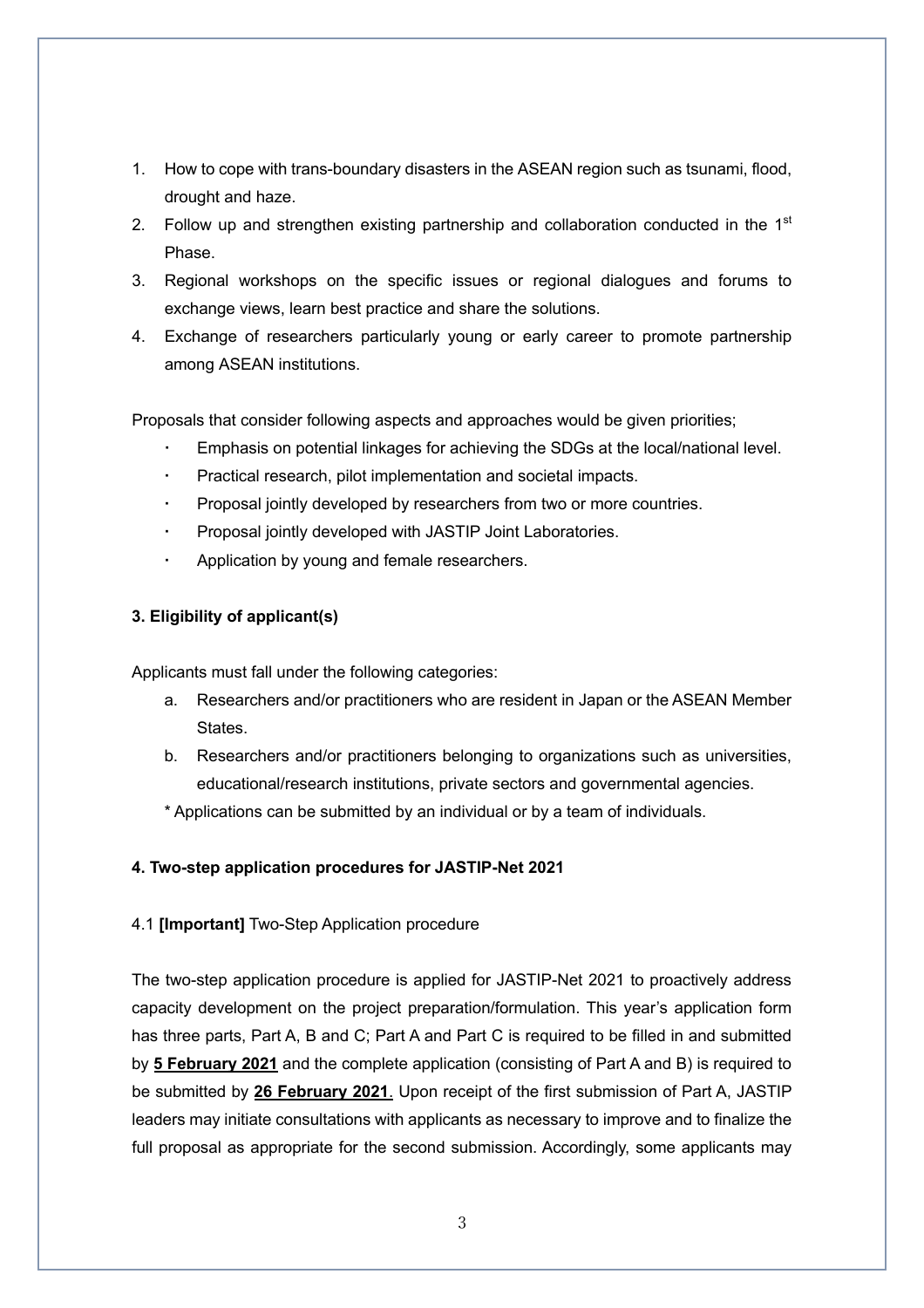receive feedback to revise Part A, and others may be asked to proceed to Part B without any change in Part A.

Kindly note that submission of final application which did not go through the "first step" submission of Part A will **NOT** be processed.

a. First step: Submission of Part A and C (Deadline **5 February 2021**)

All applicant(s) shall submit Part A (in word format, the first three pages) and Part C (in excel format for the administrative record on the tentative members as of submission are to be listed if willing to apply as a team). In particular, new comers to JASTIP, JASTIP-Net, or other Japanese research initiatives such as SATREPS or e-ASIA, are strongly recommended to submit an application as early as possible to provide sufficient time for preliminary discussion to develop the final proposal. Assistance to find appropriate research members from the JASTIP established network may be provided to first-time applicants. Please note that a proposal shall be adopted to different research field from originally submitted taking feature of the proposal into consideration.

b. Second step: Submission of the full application (Deadline **26 February 2021**).

All applicant(s) shall submit the complete application form, including Part A, B, and C (all members should give their consent if the application is for a team) by 26 February 2021. Depending on feedbacks on Part A of the 1st step submission, the applicant may be required to resubmit Part A with revisions from the originally submitted.

4.2 Submission of the application form

- Please fill in the necessary items in the application form provided (Application: JASTIP-Net 2021 application form.docx) and submit it as an email attachment to jastipcontact@cseas.kyoto-u.ac.jp
- The email subject line should read "*JASTIP-Net 2021 application*"
- Submit the file in a prescribed Microsoft Word format and Excel format
- The proposed budget for an application should **Not** exceed the maximum amount of JPY half million (approx. USD 5,000)
- Notification of screening results: *mid Mach 2021*

4.3 Program Duration and Number of Applications to be Selected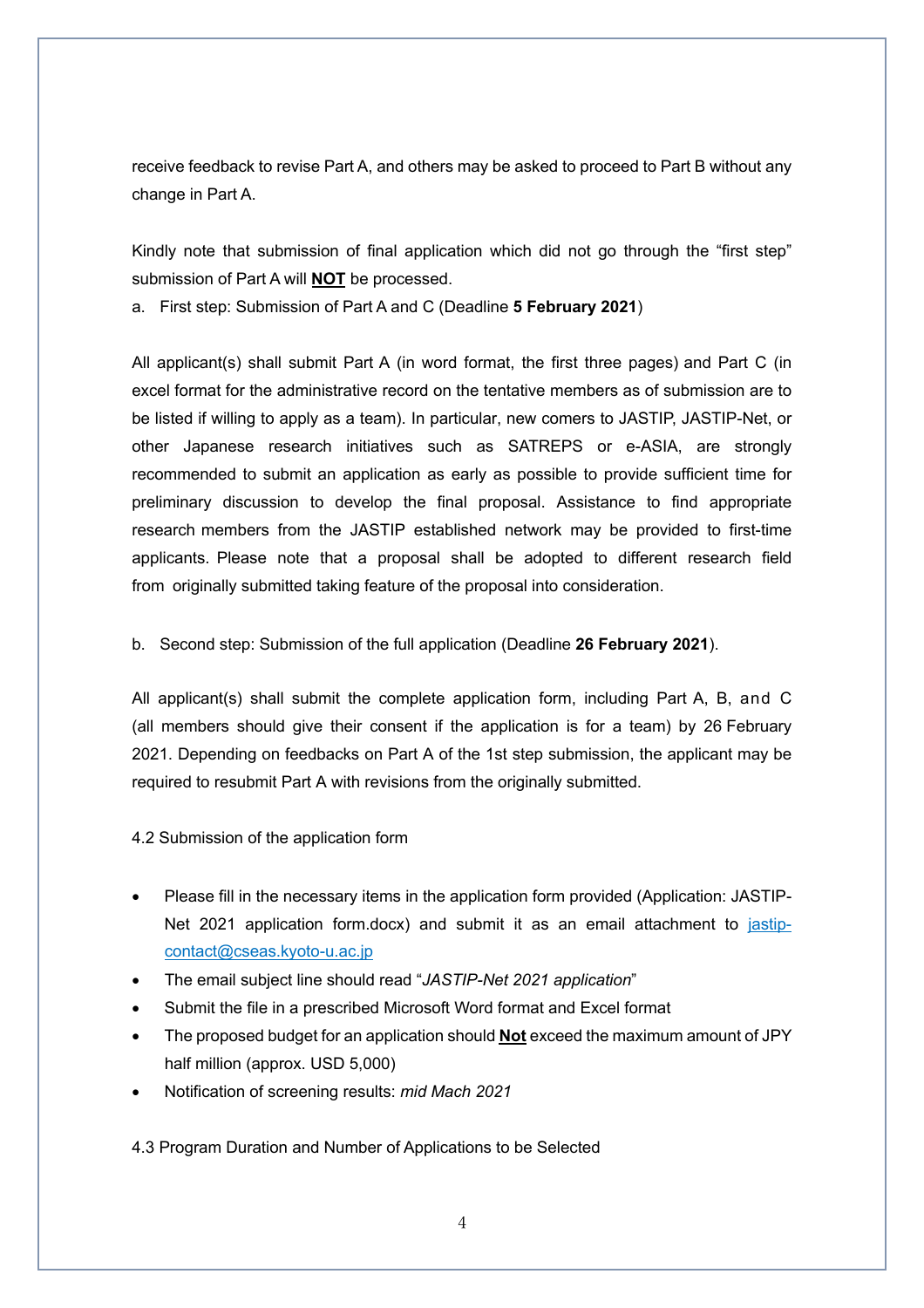- Duration of activity: From April 2021 to March 2022
- Number of applications to be selected: Around 10-12 in total

## **5. Obligations of successful applicants**

- Some of the selected applicant(s) may be registered as JASTIP research partner(s)/collaborator(s) in the official JASTIP report to JST.
- In carrying out research that is supported by JASTIP (hereinafter referred as to "JASTIP collaborative research"), the set of regulations and guidelines relating to Research Compliance and Ethics of Kyoto University, most notably with regard to Security Trade Control has to be adhered. Please see further details at https://www.kyotou.ac.jp/en/research/research-compliance-ethics. Kindly also refer to Section 7 Budgetary management and limitations.
- Research partners can be requested to publicize the results of their research at an appropriate occasion, for example, an international symposium to be organized by JASTIP.
- When presenting the results of the research (including at public symposiums, academic conferences, and on electronic media), an acknowledgement of JASTIP support is to be noted. (ex. This research is conducted as an integral part of a JASTIP project with necessary supports.)
- **[Important]** After completion of activity, the selected applicant(s) shall submit **JASTIP-Net 2021 Final report** (Part D) to the JASTIP Secretariat and supervisors from JASTIP upon termination of activity by 15 May 2022 (by 6 weeks after the completion). The submitted report will be publicized on the JASTIP website. Please note researches that generate promising outputs will be given a priority in the next year

# **6. Attribution of Intellectual Property (IP) Right**

Intellectual Property (IP) such as patents/utility models derived from JASTIP-Net collaborative research is attributable to implementing entity(s), based on JST and Kyoto University commissioned research contracts, and on condition that the period of implementation conforms to the content of Article 19 of the Industrial Technology Enhancement Act (the Japanese equivalent of the Bayh-Dole Act).

#### **7. Budgetary management and limitations**